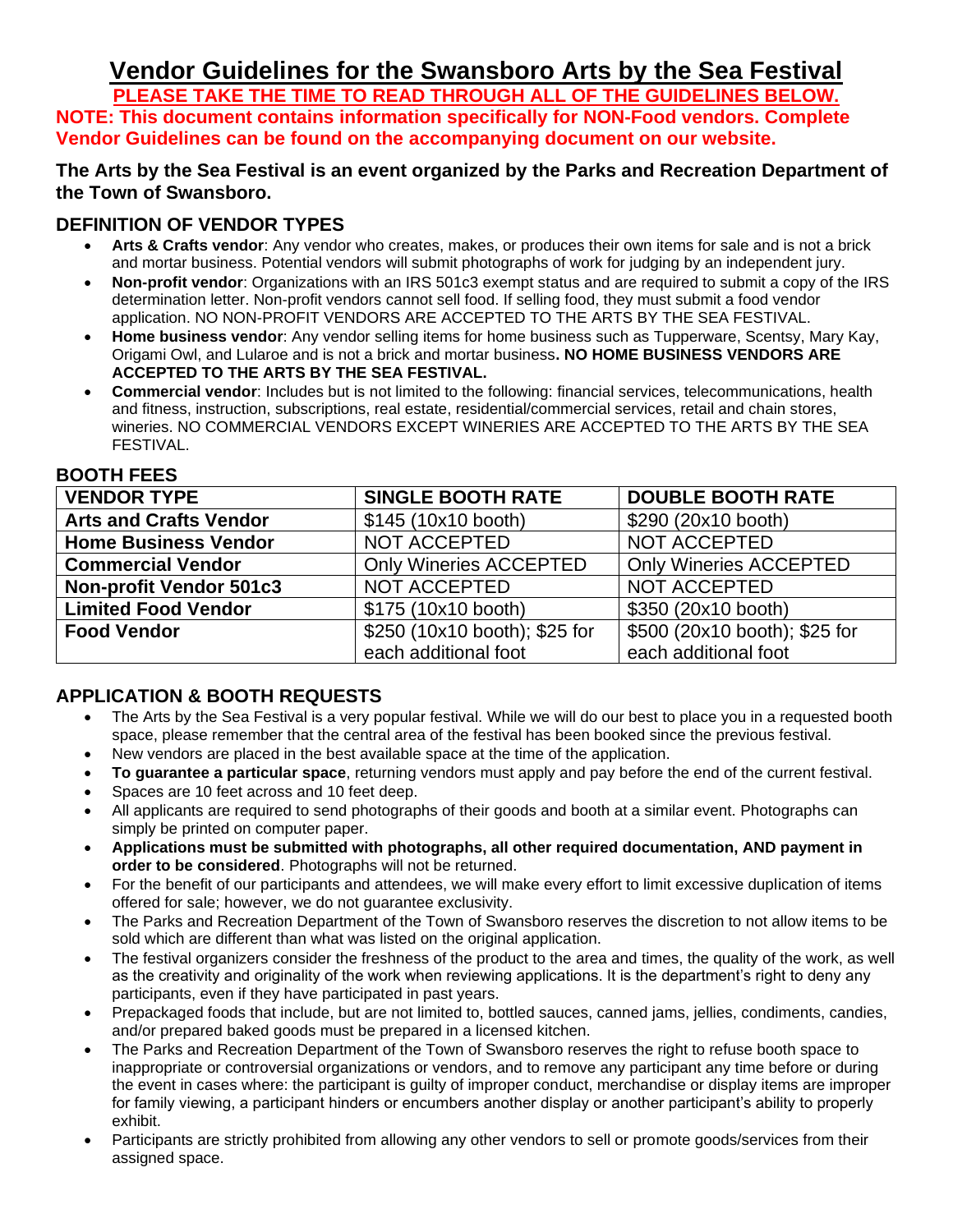- No items featuring the festival logo are permitted.
- Festival organizers have final approval of ALL items to be sold.
- All vendors are **REQUIRED** to have and display a North Carolina Sales Tax ID number. If you do not already have one, you can obtain one by completing the NC-BR form at [http://www.dornc.com](http://www.dornc.com/) or by calling the NC Department of Revenue at 877-252-3052. Vendors without an NC Sales Tax ID will not be accepted or allowed to set up. Refunds will not be given for non-complying vendors.
- All vendors are recommended to obtain a COI (Certificate of Insurance) covering the dates of the event with a minimum coverage of \$500,000 and naming the Town of Swansboro, 601 W. Corbett Ave, Swansboro, NC 28584, as an Additional Insured.
- Any vendor sampling or selling food or alcohol must have a COI covering \$1,000,000 liability and naming the Town of Swansboro, 601 W. Corbett Ave, Swansboro, NC 28584, as an Additional Insured.
- Application must have signature agreeing to the liability/hold harmless statement and agreement.
- The Arts by the Sea Festival is a juried event. The jury will meet regularly until all vendor spaces are full.
- We will advise via our website when spaces are all full.
- Your check will be deposited upon processing and approval of your application.
- Vendors will be charged a \$30.00 processing fee for checks returned for insufficient funds.

## **ARTS AND FINE CRAFTS REQUIREMENTS**

- All art and craft applicants must submit three color photographs of their work for the jury. Please submit photos that clearly show your work in detail, preferably one item per photo.
- Submit one photo that shows your entire booth or display area.
- Photographs will NOT be returned.
- Arts by the Sea is an art and fine craft exhibition. As such, all work exhibited must be the original work in design & creation of the artist.
- All work must be entirely handmade. Commercial molds, forms, patterns, blueprints or kits are not allowed. No hand-painted manufactured items allowed.
- No work that is purchased for resale is allowed.
- No mass-produced or pre-made shapes assembled or altered by the artist will be considered as original work unless it is a widely accepted art form.
- The following are specific examples of work that may be unacceptable for Arts by the Sea: Dolls and Teddy Bears/Dried, plastic, or silk flowers/Seashell crafts/Clothing that is not entirely handmade(hats, visors, tee shirts, sweat shirts, etc.) /Prints made by a computer printer unless they are fine art prints or prints made by a similar photo-quality color ink-jet system.
- We do, however, recognize that there may be fine art that uses items listed above. We reserve the right to accept work that moves these items into a fine art category or to reject items that do not, in the jury's opinion.
- The artist/craftsperson must be present at the festival to exhibit his/her work.
- BOOTHS MAY BE SHARED by no more than two artists, however, each artist must be juried in individually and accepted for the work that they submitted for approval.

#### **VENDOR REQUIREMENTS**

- Each participant is responsible for their own insurance, licenses, and permits.
- Sales tax collection and payment to the State of North Carolina is the responsibility of the participant.
- Food vendors are required to complete a health department application which needs to be received by the health department no later than one month prior to the festival. The Onslow County Health Department will inspect on Saturday morning.
- All vendors should have prices clearly provided.
- Tents must comply with all NC Fire Code and are subject to inspection by the area Fire Chief or Fire Marshal.

## **CANCELLATIONS**

- The Parks and Recreation Department of the Town of Swansboro reserves the right to remove any participant at any time during the event due to violation of festival guidelines and rules.
- There will be NO refunds once you have been accepted as a participant even in the event of inclement weather, catastrophic event, war, government action, strikes, or other matters beyond the control of the Town of Swansboro.

## **ELECTRICITY**

- Electricity is provided ONLY to full food vendors with payment.
- Whisper-soft generators can be used outside of the Food area. Generators that make noise may be shut down by discretion of the Town of Swansboro without refund.

#### **SAFETY**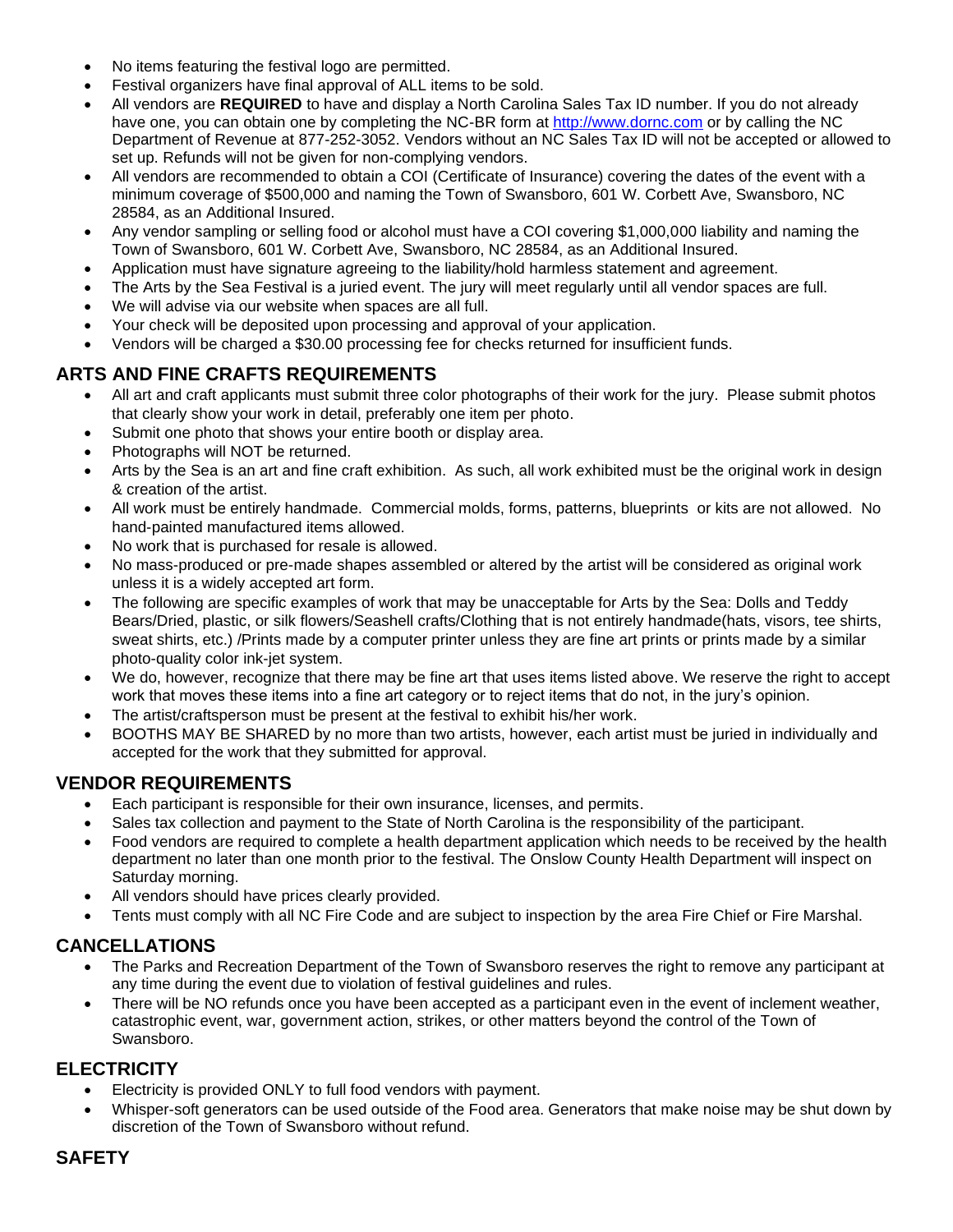- First and foremost: Safety is everyone's responsibility. If you see anything that could or might be a safety hazard, notify the Festival staff immediately.
- Electrical do not direct wire into electrical panels; this is illegal and when found, it will be disconnected, and you will not be allowed to hook up to power. You may also be subject to fines and/or arrest.
- Littering vendors are responsible for removing their own garbage including boxes and packaging.
- Dumping do not dump vegetable oil or grease onto the ground. This is illegal and you may be subject to fines and/or arrest.
- Hand sanitation hand-washing stations are provided next to the portable toilets.
- Pets Do not bring your pets. Pets are not allowed in the festival area or in your vehicles.
- Vehicles Absolutely NO vehicles will be allowed to be driven on, off, or through the festival area during festival hours.
- Follow all current COVID guidelines regarding social distancing, masking, etc.

#### **HOLD HARMLESS STATEMENT AND AGREEMENT**

*Submission of application indicates that participant hereby indemnifies and shall defend and hold harmless the Town of Swansboro, their employees, and their volunteers from and against all suits, actions, legal or administrative proceedings, claims, demands, damages, liabilities, monetary loss, interest, attorney's fees, costs and expenses of whatsoever kind or nature arising out of the participant's participation in the Festival, including those arising from damage to property or injury to or death of participant, its customers, volunteers, employees, or subcontractors, whether arising before, during, or after the Festival and in any manner directly or indirectly caused, or contributed to in whole or in part, by reason of any act, omission, fault, or negligence of participant or its customers, volunteers, employees, agents or subcontractors.*

*Further, that the participant releases the Town of Swansboro from any and all liability for loss or damage to property and merchandise used or sold by the participant in the operation of the booth due to theft, fire, storm, flood, and damages through any force of nature or otherwise.*

*The participant grants the Town of Swansboro permission to use any photographs, motion pictures, videos, recordings or any other record of participation in the festival.*

#### **CHECK-IN AND SETUP**

- Vendor setup will begin Saturday 6:00am. [Note: Food Vendors check-in at 5:30 AM]
- Check In WITH YOUR VEHICLE/EQUIPMENT/TRAILER at First Citizens Bank on 302 Main Street, Swansboro
- PLEASE ONLY ENTER to Main Street from Highway 24.
- This is to be the **ONLY** entry into the vendor area by vendors.
- Your booth space will be verified at check in. ALL VENDORS MUST FOLLOW CHECK IN PROCEDURE.
- DO NOT GO TO YOUR BOOTH SPACE EVEN IF YOU ALREADY KNOW YOUR SPACE NUMBER \*\*\* (due to unforeseen reasons, we might have had to adjust your booth space)
- **Only (1) vehicle per vendor space will be permitted at VENDOR CHECK-IN and within FESTIVAL AREA at a time.**
- If you have more than one vehicle to unload, you must unload quickly and leave the festival area and you may use the pass for the other vehicles to enter one at a time. You must follow traffic pattern of entering festival area at First Citizens Bank to re-enter for all vehicles. All other vehicles must be parked outside of festival area while waiting to unload. **Remove vehicle from Festival Area prior to setting up. All vehicles should be off the street by 8:00AM.**
- Your selling space may not encroach on vendors in adjacent spaces. There is NO space between concessions, so measure carefully and thoroughly.
- No signs or exhibits outside of your booth area.
- Vendors provide their own tables, chairs, display unit, tent canopy.
- In order to maintain the orderly movement of the crowd, merchandise may not project into walkways or neighboring display spaces. All sales, conducting of demonstrations, distribution of written materials, and any other activities must be conducted within the participant's assigned space. Vendor booths will be checked throughout the event for quality control. Any vendor in violation will be asked to leave the festival without refund.
- As a vendor in our event, it is the expectation of the committee that every person working in your booth will do their best to serve every guest with honor, dignity, and respect. In addition, we expect vendors to treat other vendors as well as volunteers and members of the Town of Swansboro in the same manner. Our goal as a committee is that you will join us to protect and build the long-term viability of the event. Failure to comply with our hospitality expectations can result in vendors being asked to leave and not to participate in future years.

#### **PARKING**

• There is no designated Vendor parking area. Parking is available on side streets wherever there is not a NO Parking sign. **Parking is also available at Ward Farm off Highway 24 behind the Hampton Inn AND at the Municipal Park. There will be shuttle service available at each lot beginning at 7:30 AM. See map for**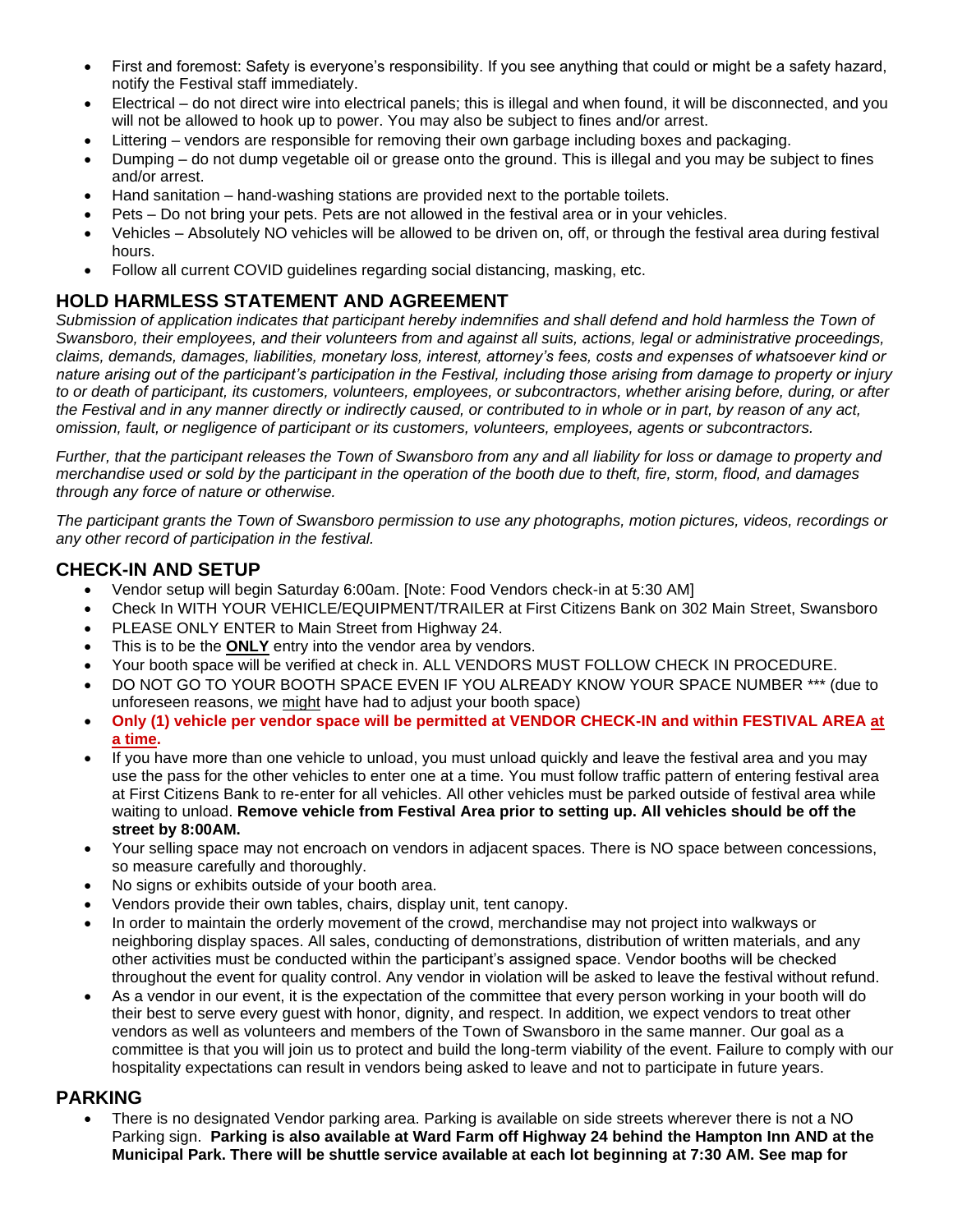#### **parking locations. EVENT INFORMATION**

- Festival vendor hours 9am-5pm (Saturday).
- The Parks and Recreation Department of the Town of Swansboro is not responsible for your booth or contents within. Security is provided within the day, but items are left at your own risk.
- In the event of inclement weather check our phone 910-326-2600 or website [www.swansborofestivals.com](http://www.swansborofestivals.com/) for update. The festival will only be cancelled in the case of a state of emergency. No refunds or credits will be given.
- This is a family-oriented festival for spectators of all ages and exhibited work must be in keeping with this atmosphere. The committee reserves the right to remove work that violates any of the festival rules.
- You are responsible for your own required Sales Tax ID Number processing.
- You are responsible for removal of all your trash/garbage/boxes etc. upon exit. DO NOT LEAVE ITEMS AT YOUR SPACE
- We do not refund booth fees as stated in your application due to weather related conditions or cancellation on your part.
- You must not extend past your 10x10 space and are not allowed to sell or promote outside of your booth.
- We do not provide tent/table/chair, etc. **OR ELECTRICITY [Exception: Food vendors in Food Court].**
- Music in booths should be held to a minimal level and will be monitored by committee in the event of complaints.
- Restrooms are available near the Visitor's Center.
- If you need assistance, please locate a festival volunteer wearing an official staff shirt or come to Information Booth located at the Visitors Center.
- You have been accepted to sell the items that were juried. Any items not consistent with the show guidelines may need to be removed.
- No vehicle is allowed within festival area for breakdown until after 5PM. **Booths must remain open during duration of entire festival.**

#### **REGISTRATION FOR NEXT YEAR**

- Throughout the morning, the jury will be visiting booths to determine booths that will be invited to return next year.
- Saturday morning, the vendor chair will provide information regarding next year's registration by visiting your booth. Vendor chair will return to each booth ONLY ONCE on **Saturday afternoon** in order to collect next year's application and fee. If you should miss vendor chair returning to your booth, you will need to bring registration/payment after 2:30 pm to Kid's tent area across from the main stage and ask for vendor chairperson. Unsold returning vendor spaces are available for sale from 4-5pm in the same area. After 5PM, the new vendor application process and price will need to be used.

## **NO DOGS OR ANIMALS OF ANY KIND ARE ALLOWED WITHIN FESTIVAL AREA**

*We thank you for your participation at the Swansboro Festival and we look forward to being able to accept your application year after year by your support of our guidelines. Questions or Information prior to festival ….910- 326-2600 or email:* [dpylypiw@ci.swansboro.nc.us](mailto:dpylypiw@ci.swansboro.nc.us) or [astanley@ci.swansboro.nc.us](mailto:astanley@ci.swansboro.nc.us)

## **CHECK OUT PROCEDURE**

- At 5PM, please begin packing up your booth. Please do not pack up prior to 5PM. Doing so sends a message that the festival has ended, and the customers leave. Vendors who pack up prior to 5PM will not be allowed to return next year.
- When your booth is completely packed up, your tent is down, and everything is packed and ready to be loaded, a festival volunteer will give you a pass to bring in your vehicle.
- Once you have a vehicle pass, you will enter through the SAME TRAFFIC PATTERN used when you checked in to the festival.
- When your vehicle arrives at your site, please quickly load your items, ensure you have left behind no merchandise or garbage, then pull out your car in the established traffic pattern.
- You will be able to pull in ONE vehicle. If you have more than one vehicle, one will have to leave the area before another vehicle is allowed to enter.

#### **VISITOR INFORMATION**

Please visit the following sites for information on accommodations, dining, etc.: Swansboro Tourism Development Authority:<https://visitswansboro.org/> Swansboro Area Chamber of Commerce:<https://swansborochamber.org/>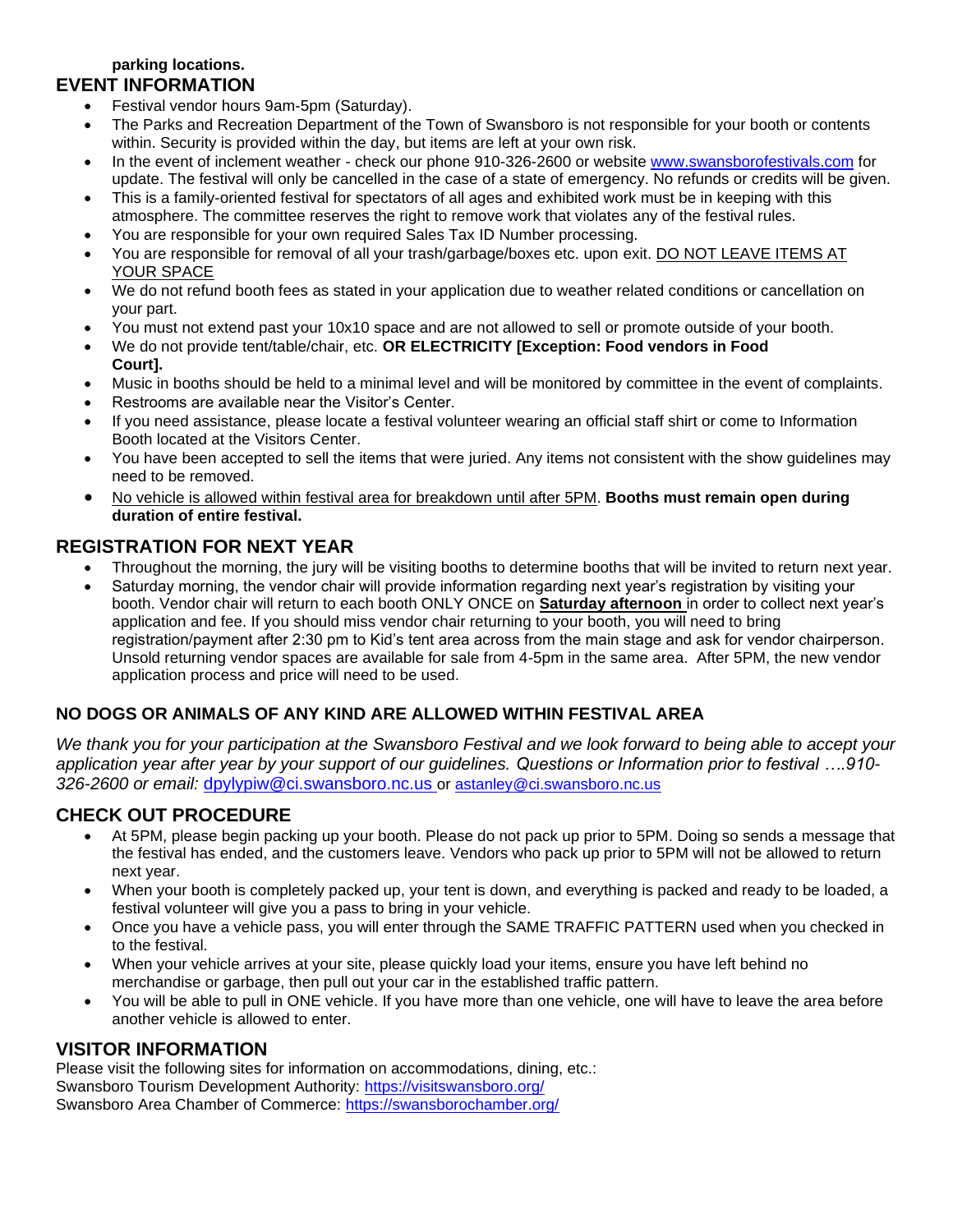# *[Print and complete the application below]* **Arts by the Sea Non-Food Vendor Application**

**Swansboro Arts by the Sea Festival, Saturday June 10, 2023 Festival Hours: Saturday 9:00am – 5:00pm,**

# **Completed application with signature, payment, photos, and documentation should be MAILED to:**

Town of Swansboro, Attn: Parks & Rec Dept; 601 West Corbett Ave.; Swansboro, NC 28584 **Checks should be made payable to:** Town of Swansboro **MAKE COPIES FOR YOUR FILES**

## **Please PRINT clearly**

| Contact                                                                                                                                                                                                                        |                                              |
|--------------------------------------------------------------------------------------------------------------------------------------------------------------------------------------------------------------------------------|----------------------------------------------|
|                                                                                                                                                                                                                                |                                              |
|                                                                                                                                                                                                                                |                                              |
|                                                                                                                                                                                                                                |                                              |
|                                                                                                                                                                                                                                |                                              |
|                                                                                                                                                                                                                                |                                              |
| NC Sales Tax ID Number: 1988 Contract Contract Contract Contract Contract Contract Contract Contract Contract Contract Contract Contract Contract Contract Contract Contract Contract Contract Contract Contract Contract Cont |                                              |
| Indicate number of spaces below (definition of type in vendor guidelines).                                                                                                                                                     |                                              |
| Arts & Crafts Vendor [\$145 per 10'x10' space]:                                                                                                                                                                                | # of spaces________ $\times$ \$145 = _______ |
| List and describe all items to be sold:<br><u>List and describe all items to be sold:</u>                                                                                                                                      |                                              |
|                                                                                                                                                                                                                                |                                              |
|                                                                                                                                                                                                                                |                                              |
| [attach additional sheets, if needed]                                                                                                                                                                                          | TOTAL Due__________                          |
| $Choolt$ $\qquad \qquad \text{or Monov Order}$                                                                                                                                                                                 |                                              |

Check #\_\_\_\_\_\_\_\_\_\_\_\_\_\_\_\_\_\_ or money urder